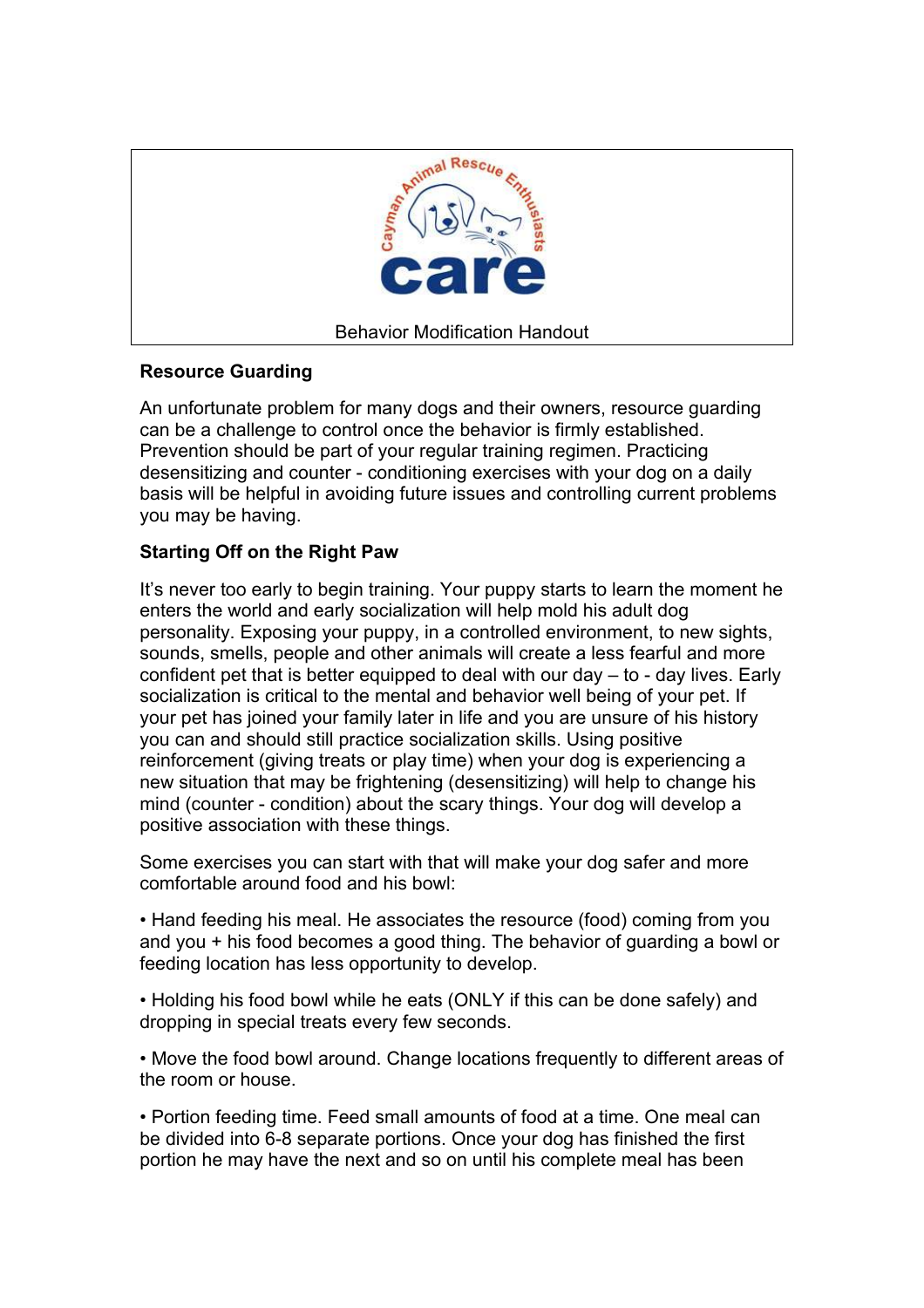eaten. This also works great for dogs that like to gobble down their food too quickly.

• Approach the food bowl (ONLY if this can be done safely) while your dog is eating and drop in a special treat like a small piece of chicken or cheese. When you are around, better stuff appears in the food bowl!

• Nothing in life is free. Have your dog work for his resources. You can access a copy of the handout for this training here.

NOTE: These exercises are predominately targeted at food / food bowl guarding behaviors.Managing Your Environment

Eliminating opportunities for your dog to practice his guarding behavior is essential in controlling the behavior. The more chances he has to practice the bad behavior the bigger the habit will become. If you know he will guard it he should not get it, of course with the exception of his regular meal time. Most dogs will guard a big greasy, meaty steak bone and with good reason. This is a very valuable resource that your dog highly desires but if you cannot safely take it away from your dog then you should never give it to him. If you are fortunate, your dog may only guard this type of item (a highly valued target but not an everyday occurrence) and managing your environment will be much easier. Some dogs may guard their food, a special toy, his bed, his owner. The more a dog guards or the less predictable his guarding targets are, the harder it will be to control the behavior. Other factors that should be considered when addressing guarding behaviors and the safety of a training program are:

• Your ability as the owner (or family) to follow a training plan.

 • What type of dog do you have and is this a family with small children? The larger and more powerful dog you have increases the potential for serious injury.

• Has your dog actually bitten and if so the seriousness of the bite? Did it require medical attention?

•Is your dog predictable? Do you know what he is going to guard and how he is going to guard it?

• Does your dog have a good warning system (lots of growling and posturing but never or rarely any snapping or biting)? The answers to these and other questions will help you to outline the potential success of a training plan. Determining safe parameters for your family and your pet is critical before proceeding with any training plan.

## **DESENSITIZING AND COUNTER - CONDITIONING**

The anti – resource guarding training will be a gradual process of desensitizing and counter - conditioning. The same process can be used for different types of resource guarding i.e.: Food guarding, object guarding (toys, rawhides), location guarding (the bed). You may need the assistance of a professional trainer or animal behaviorist to help you assess your situation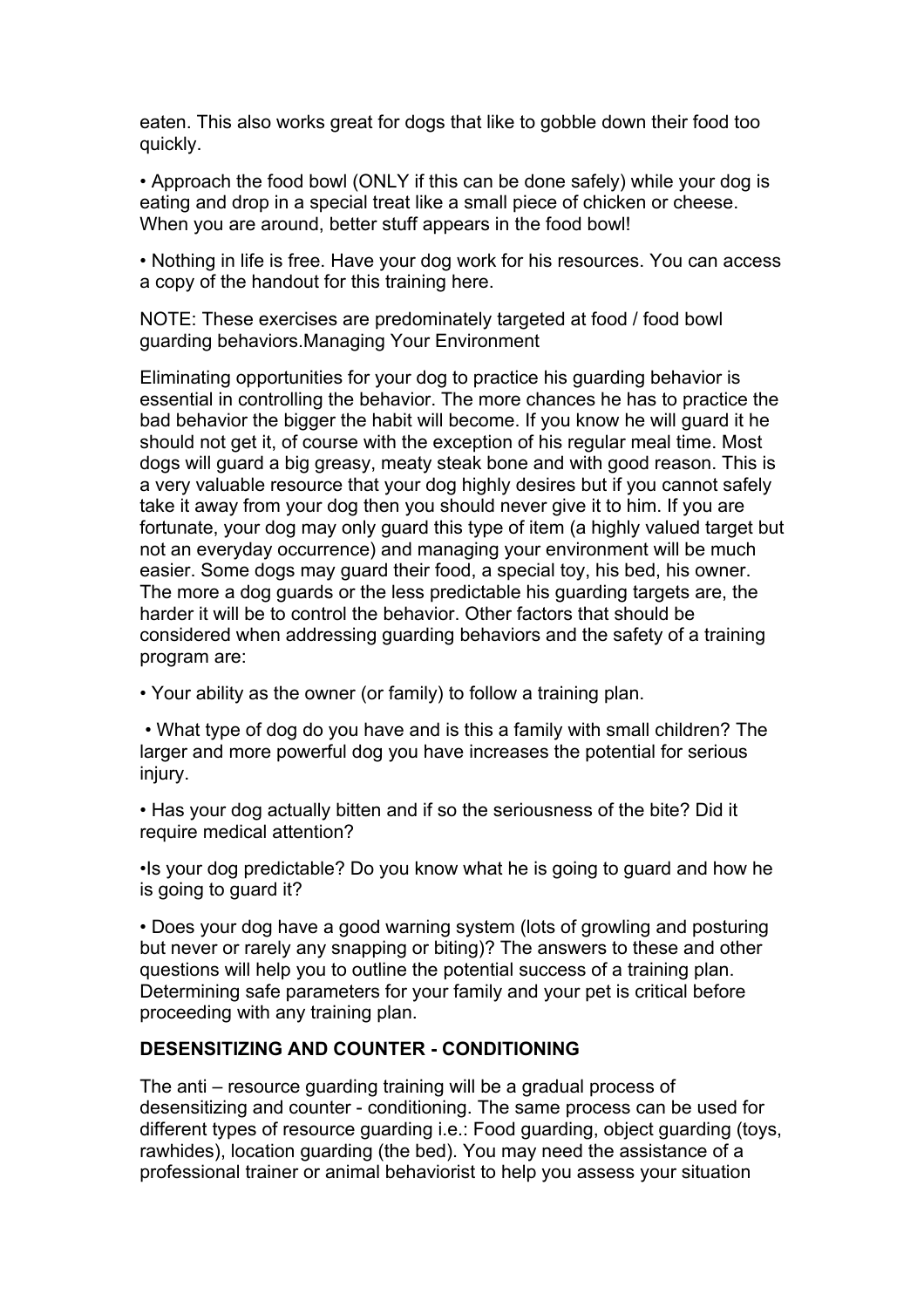and begin a training program. This type of training can be complicated and dangerous and getting the help you need will set the stage for a successful outcome and avoid possibly making matters worse.

Begin by identifying and dividing targets. Targets are the items your dog guards. The three categories are food, object and location. Only work with one target at a time. You do not want to start training with your dog lying on his favorite bed with his most cherished toy right before dinner time! Have realistic expectations, set your dog up for success. Some additional variables may be distance, who in the family is the guarding directed at, intensity levels, and time of possession. You will need to allow for variables and adjust your training approach as necessary. One of the basic ground rules for D&C training is to start from a level of tolerance that will not elicit a guarding response from your dog. For an example of a training plan we will briefly outline a food guarding exercise.

Food guarding exercise: Food guarding is the least complicated guarding issue to address. It is important to remember to take your time; you cannot rush this type of training. It will take time and patience. For safety sake, your dog may require a muzzle or to be leashed during training. Your dog must be adequately acclimated to each (muzzle or leash) prior to beginning training.

• Start with an empty food bowl and gently toss treats from about 10 ft away towards the bowl. Use a high value food item, chicken, cheese or whatever your dog finds really yummy.

• Move closer to the bowl as your dog becomes accustom to the game and is comfortable from that distance. Some dogs may only guard once you are closer to the bowl or if it actually has food in it and the first steps of this exercise can go very quickly. If your dog guards an empty bowl from 10 ft start with a new bowl in a different location

• Approach bowl from the same distance (10 ft) and drop treats in bowl. Walk away. Repeat (8-10 repetitions).

• Decrease distance from which you approach as your dog becomes comfortable.

•Remember to go slow and do not push your dog too hard. You want an eager and happy response from your pet not a growly or stressed response. If your dog is showing signs of stress then you are going too fast. Stop and go back to the part of the exercise he was comfortable with.

•When you can approach bowl successfully start back at 10 ft again and approach bowl but add bending down a little, like you would if you were going to pick up the bowl. DO NOT touch the bowl yet. Drop in a treat. Walk away. Repeat (8- 10 repetitions).

• Decrease distance from which you approach as your dog becomes comfortable.

•Approach from 10 ft, bend down, pause a second or two with your hand extended out slightly then drop in treat. Walk away. Repeat (8-10 repetitions).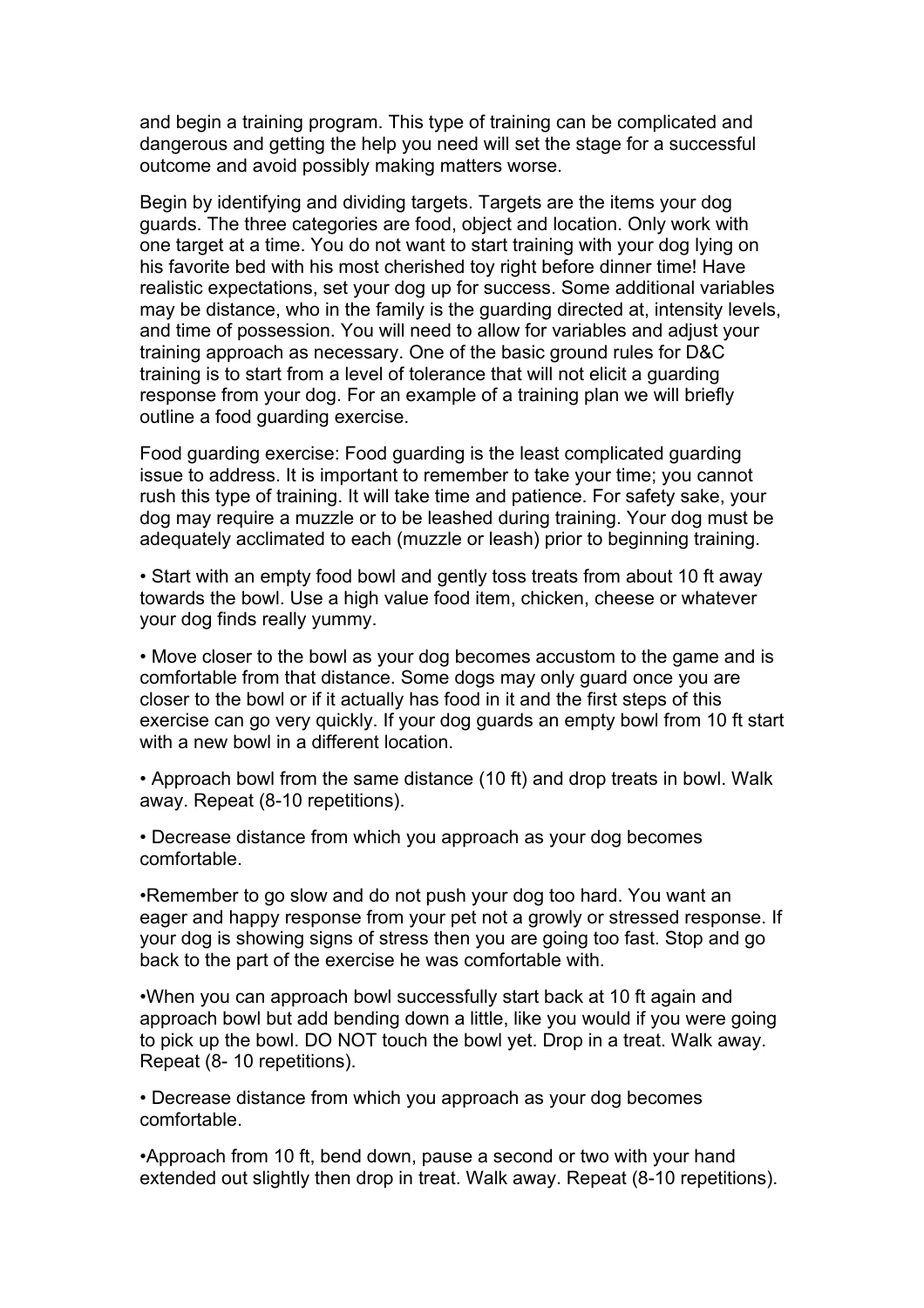•Decrease distance from which you approach and lengthen pauses as your dog becomes comfortable with this part of the exercise.

 • Approach bowl from the same distance (10 ft), bend down, touch bowl (with your other hand, not treat hand) for a second then drop treats in bowl. Walk away. Repeat (8-10 repetitions).

• Decrease distance from which you approach and lengthen bowl touches as your dog becomes comfortable with this part of the exercise.

 • Approach bowl from the same distance (10 ft), bend down, hold on to bowl (with your other hand, not treat hand) and move it around for a second then drop treats in bowl. Walk away. Repeat (8-10 repetitions).

 • Decrease distance from which you approach and lengthen time of bowl holding and moving as your dog becomes comfortable with this part of the exercise.

• Approach bowl from the same distance (10 ft) bend down, pick up bowl (with your other hand, not treat hand) and stand up for a second, replace bowl then drop treats in bowl. Walk away. Repeat (8-10 repetitions).

•Decrease distance from which you approach and lengthen time of bowl holding as your dog becomes comfortable with this part of the exercise.

• Approach bowl from the same distance (10 ft), bend down, pick up bowl (with your other hand, not treat hand) and move to food preparation area, replace bowl then drop treats in bowl. Walk away. Repeat (8-10 repetitions).

• Decrease distance from which you approach and lengthen time of faux food preparation as your dog becomes comfortable with this part of the exercise.

• Approach bowl from the same distance (10 ft), pet dog's back for 1 second. Drop treats in bowl. Walk away. Repeat (8-10 repetitions).

• Decrease distance from which you approach and lengthen time of petting as your dog becomes comfortable with this part of the exercise.

• Approach bowl from the same distance (10 ft), pet dog's back for 1 second. Pick up bowl drop treats in bowl and replace. Walk away. Repeat (8-10 repetitions).

• Decrease distance from which you approach and lengthen time of petting and holding bowl as your dog becomes comfortable with this part of the exercise.

You get the idea. The above training outline is a long and drawn out process. Take baby steps, with each gradual increase closer to the desired behavior. The process is exact and deliberate; if you skip ahead too fast you can create too much training pressure and cause a guarding behavior relapse undoing any progress you may have accomplished.

This is only the first sequences (empty bowl) of the training. From here repeat each of the above steps for three additional categories.